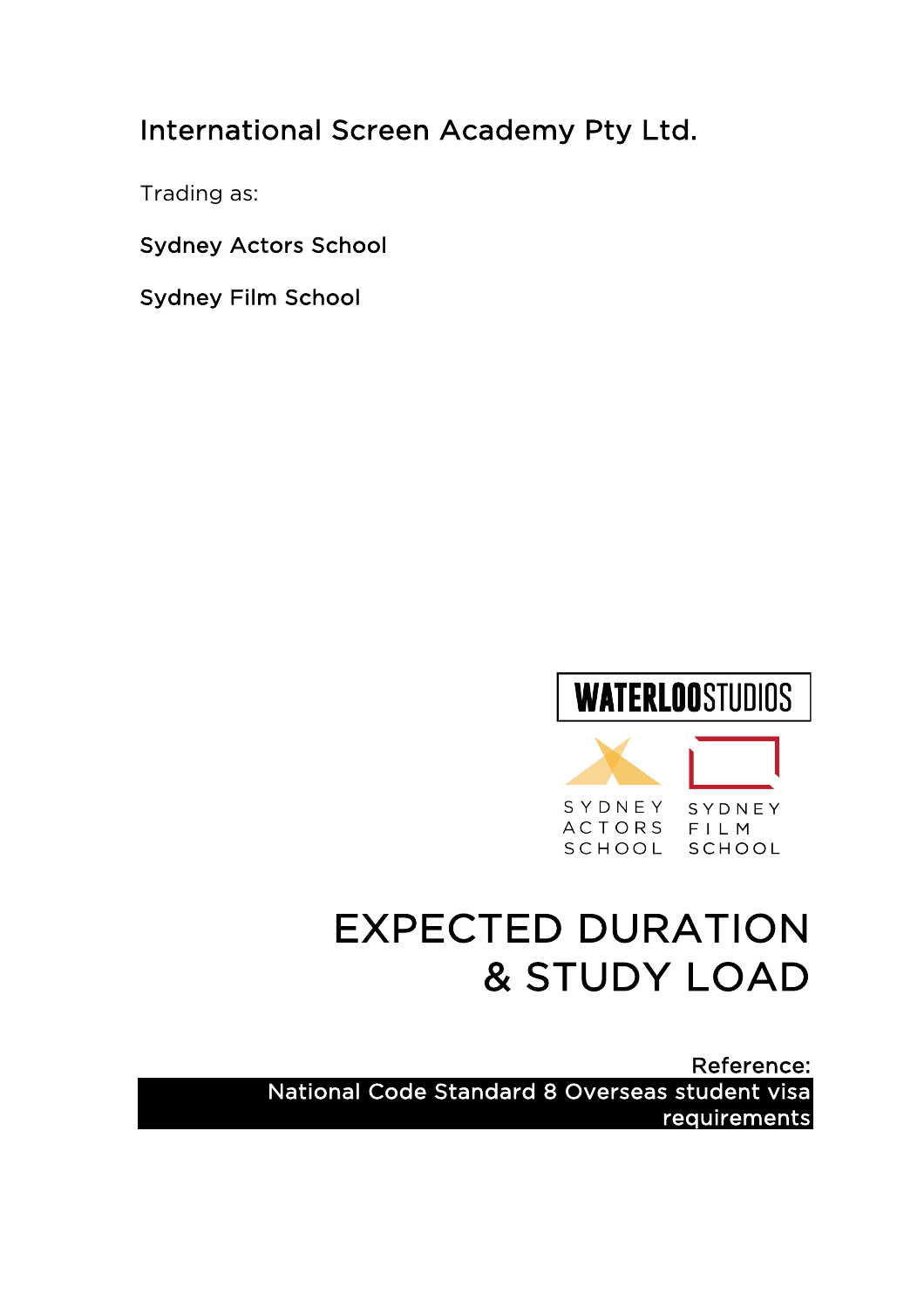#### VERSION HISTORY

| Policy Owner:            |                  |                                                                                                          | Executive Chairman                         |                    | Mr Simon Hunter |         |  |
|--------------------------|------------------|----------------------------------------------------------------------------------------------------------|--------------------------------------------|--------------------|-----------------|---------|--|
| Document:<br>Management: |                  |                                                                                                          | General Manager                            |                    | Mr Ashley Curry |         |  |
| File:                    |                  |                                                                                                          | POL SS09 Study Load Expected Duration v2.3 |                    |                 |         |  |
| Last Updated on:         |                  |                                                                                                          | 08/2018                                    | <b>Next Review</b> |                 | 08/2019 |  |
|                          |                  |                                                                                                          |                                            | Date:              |                 |         |  |
|                          |                  |                                                                                                          |                                            |                    |                 |         |  |
| Number                   | Dates            | Changes summary                                                                                          |                                            |                    |                 |         |  |
| V2.3                     | May 2019         | Further customisation for ISA Pty Ltd                                                                    |                                            |                    |                 |         |  |
| V2.2                     | Aug 2018         | Customised for ISA Pty Ltd                                                                               |                                            |                    |                 |         |  |
| V2.2                     | Jan 2018         |                                                                                                          | Updated to National Code 2018              |                    |                 |         |  |
| V <sub>2.1</sub>         | May 2017         | Updated to National Code 2017                                                                            |                                            |                    |                 |         |  |
| V2.0                     | Sept 2016        | Quality assurance check across documents with refer<br>ASQA fact sheets and ESOS Act changes & Explanate |                                            |                    |                 |         |  |
| v1.0                     | <b>July 2016</b> | New standards for RTO's 2015                                                                             |                                            |                    |                 |         |  |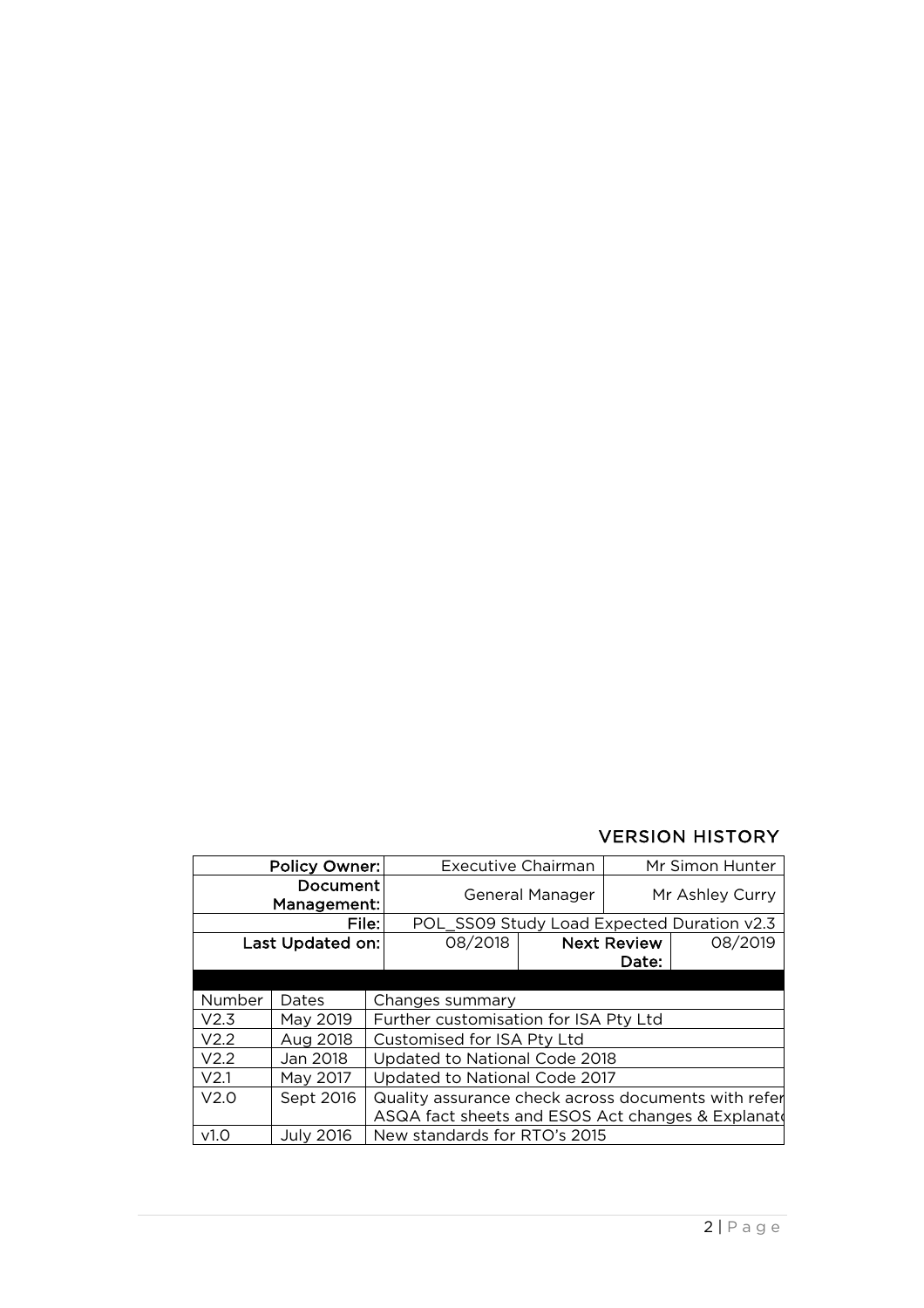## TABLE OF CONTENTS

| Full Time Study at the School Is made up of 100% Classroom learning5 |
|----------------------------------------------------------------------|
|                                                                      |
|                                                                      |
| Approved Reduced Study Load - Circumstances Error! Bookmark not      |
| defined.                                                             |
| Reporting Variations to Course Length in Confirmation of Enrolment   |
|                                                                      |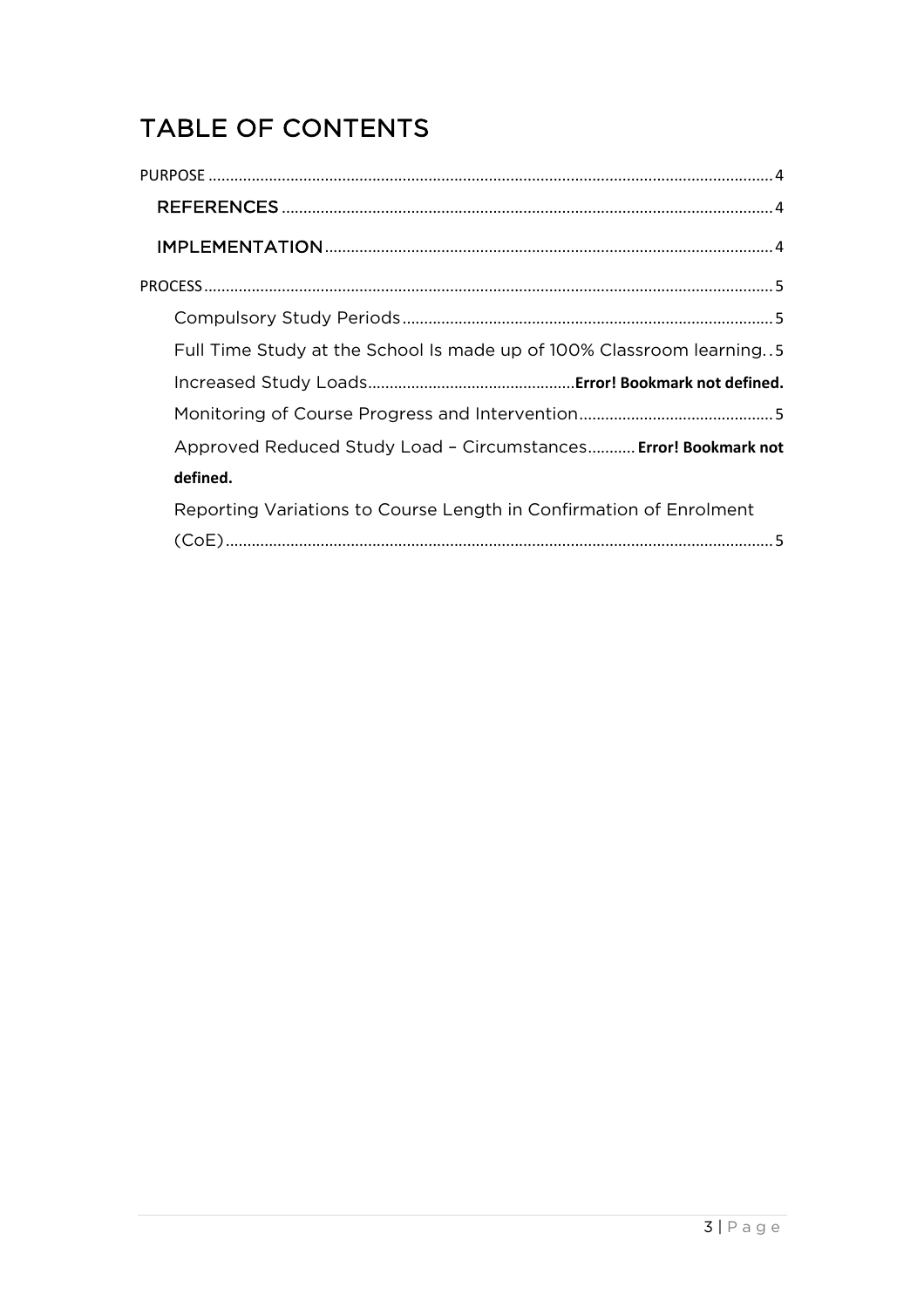## EXPECTED DURATION & STUDY LOAD

#### PURPOSE

This policy sets out how International Screen Academy Pty Ltd trading as Sydney Actors School and Sydney Film School (the School) will monitor the enrolment load of students to ensure that at all times the student is in a position to complete their program within the duration specified on their CoE (Confirmation of Enrolment) in PRISMS (Provider Registration and International Students Management System). This policy sets out the limited circumstances in which students are permitted to receive an extension to the expected duration of study for their course and The School will extend the expected duration through issuing a new CoE.

The student will be advised in the Student Handbook and on the website of their obligations to maintain the expected study load, the course progress requirements and how to apply for variations to their study load.

#### REFERENCES

#### NC Standard 8 **Overseas student visa requirements**

#### IMPLEMENTATION

The Executive Chairman is ultimately responsible for students being made aware of their visa obligations and ensuring that the School complies with the ESOS Act and National Code in relation to these matters.

The General Manager is responsible for day to day administration of the course progress records, the database and reports and PRISMS entry.

The Director of Education communicates and counsels the students around study load and CoE's.

The Director of Education is responsible for monitoring course progress and communicating regarding course progress and study loads and intervention with students to maintain the study load.

The Director of Education deals with academic complaints and appeals.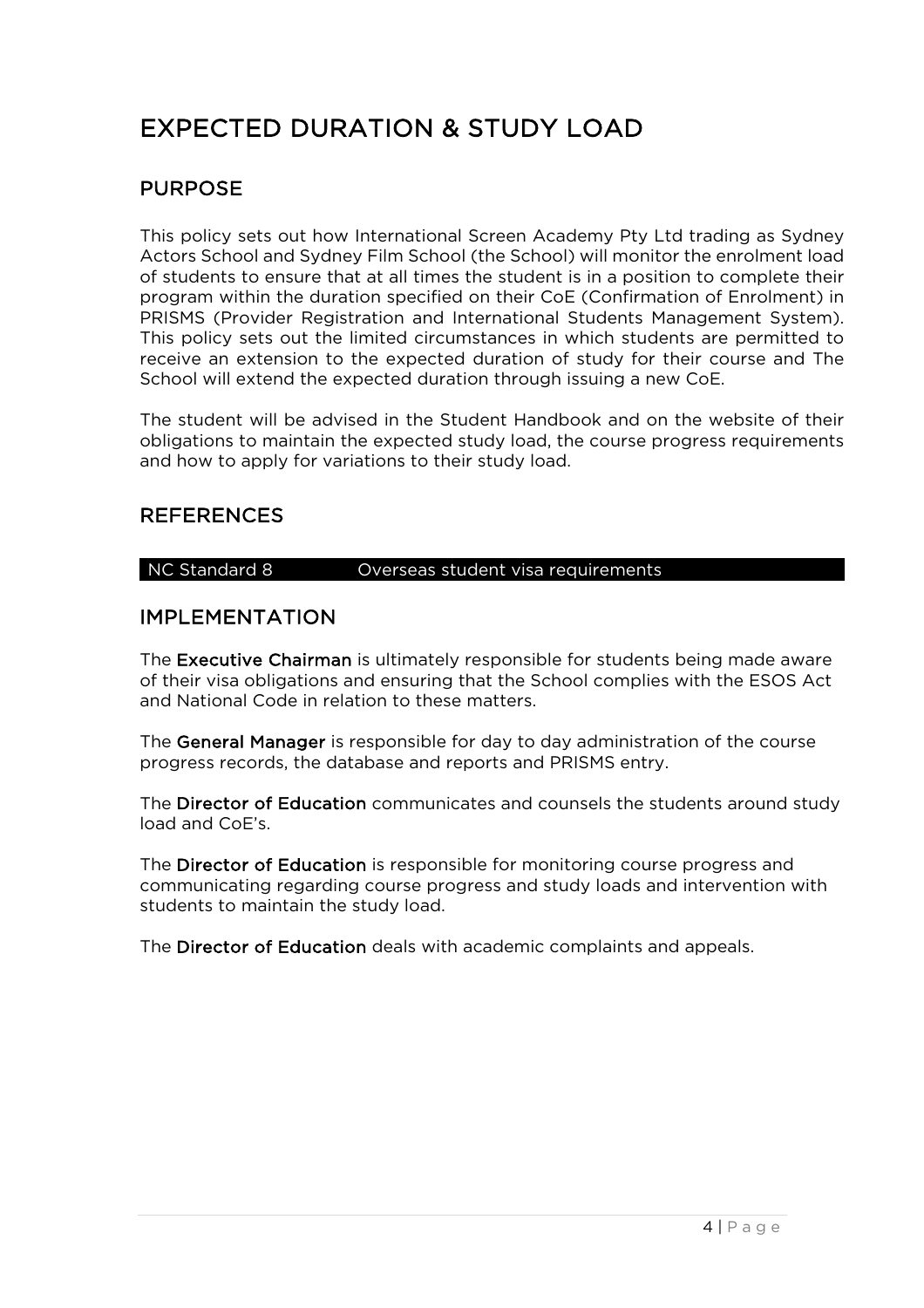### PROCESS

#### Compulsory Study Periods

The School offers 2 semesters in the academic year - Semester 1, Semester 2; Each Semester consists of a number of units. This will vary in the courses; All semesters are considered compulsory study periods.

#### Full Time Study at the School Is made up of 100% Classroom learning.

The School programs are designed in a blended mode of study. This requires students to attend and complete classroom learning for every unit of study. The school does NOT offer any units entirely online.

The units of study are timetabled as follows:

Sydney Actors School;

ASQA requires attendance of 20 hours minimum per week, Sydney Actors School students complete 28 hours of face to face teaching per week.

#### Sydney Film School;

ASQA requires attendance of 20 hours minimum per week, Sydney Actors School students complete 24 hours of face to face teaching per week.

The students are expected to follow the program as set in the course information. There are multiple points where each student can be monitored to ensure the student is maintaining the required study load and course progress for an overseas student.

#### Monitoring of Course Progress and Intervention

The School will record and monitor course progress at the end of every unit and end of every semester/study period. This process will highlight the students at risk and requiring intervention. Students not maintaining their study load will be in these reports from the Student Management System, RTOM. By exception. This process is covered in Course Progress (Standard 13)

#### Reporting Variations to Course Length in Confirmation of Enrolment (CoE)

Students who do not abide by the requirements of this policy will be considered to be deliberately under- enrolling over an academic year, without acceptable reason and contrary to the School's communications and advice.

As a result, the School may refuse any extension to a CoE to a student who has refused to undertake the required study load.

The expected duration of study specified in the student's CoE must not exceed the CRICOS registered course duration. The exceptions are the circumstances set out here including intervention study plans and compassionate and compelling circumstances,

Where considered necessary, the school reserves the right to enrol students within a structured course progression plan which may result in an extension to the